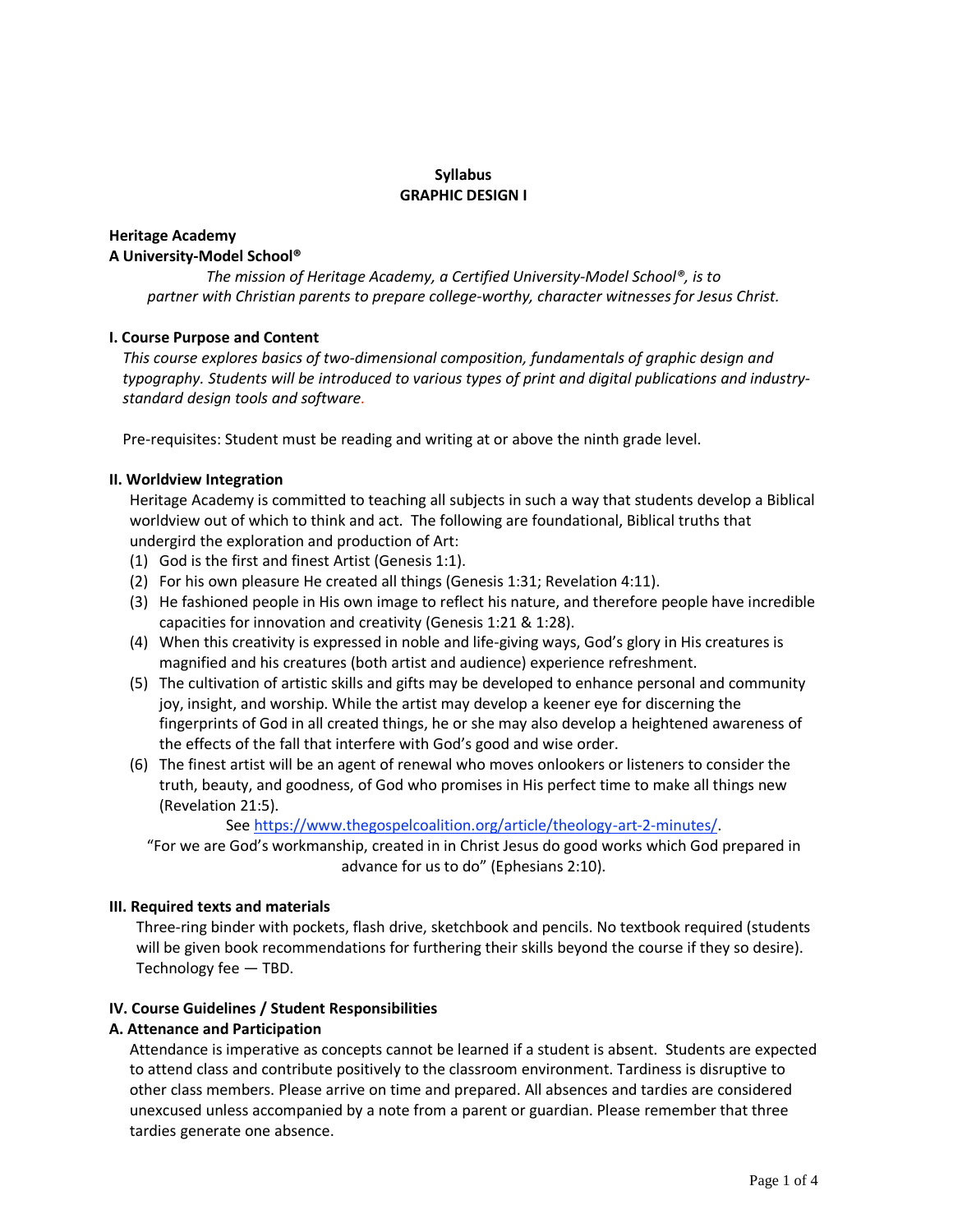As communicated in Heritage Academy's Family Manual, a passing grade awarded at the end of the semester generally requires a secondary student to have attended at least forty-two class periods during the semester. Failure to meet this minimum attendance requirement may result in an F being awarded and recorded on the student's transcript.

### **B. Absences and Make-Up Work**

In the case of planned absence(s), homework that is due during the student's absence must be completed and submitted to the instructor in advance.

When a student is unexpectedly and unavoidably absent due to ill health, past-due assignments must be submitted within two course periods after the student's return to school. **When an unexpected absence must occur, please be sure to notify the school office and the instructor of the students' absence as quickly as possible, preferably before the involved class occurs. This contact may occur by phone or by email.**

Late work that is submitted simply "late" will be graded and penalized with a **ten percent grade reduction for each course period that it is late**; homework will not be accepted more than three course periods (1 week) past its due date, unless previous arrangements between the teacher and the student's parent have been agreed to in light of peculiar circumstances that are occurring beyond the family's control.

### **C. Student Conduct and Preparation for Learning**

For the sake of promoting a safe and focused learning environment, the student is expected to do the following throughout the course of the semester:

- 1) Arrive on time to each class period with the appropriate class materials available for access.
- 2) Arrive prepared to submit completed at-home assignments at start of each class period.
- 3) Arrive ready to listen, learn, take notes, and participate in teacher-directed classroom discussions and activities.
- 4) Ask for clarification or further explanation when a concept or direction remains unclear.
- 5) Demonstrate a spirit of cooperation, kindness, and respect toward the teacher and fellow classmates, in keeping with Heritage Academy's Code of Conduct.
- 6) Help keep the classroom area clean and orderly.
- 7) Cooperate with the parent-educator and the Heritage Academy teacher to complete homework in a timely fashion.
- 8) Communicate concerns regarding schoolwork to both the Heritage Academy teacher and the parent- educator, so that these concerns can be addressed quickly.
- 9) On the whole, conduct himself or herself in a manner that is worthy of Christ and reflects the life of the Holy Spirit in him/her: " . . . that you may live a life worthy of the Lord and may please Him in every way: bearing fruit in every good work, growing in the knowledge of God, being strengthened with all power according to His glorious might so that you may have great endurance and patience, and joyfully giving thanks to the Father, who has qualified you to share in the inheritance of the saints in the kingdom of light" (Colossians 1:12).

# **D. At-Home (Satellite Classroom) Investment**

Daily home-assignments will be outlined on the weekly Home-Communication Sheet the student will receive each Monday. The student can expect to invest approximately 2.5 to 3.5 hours each week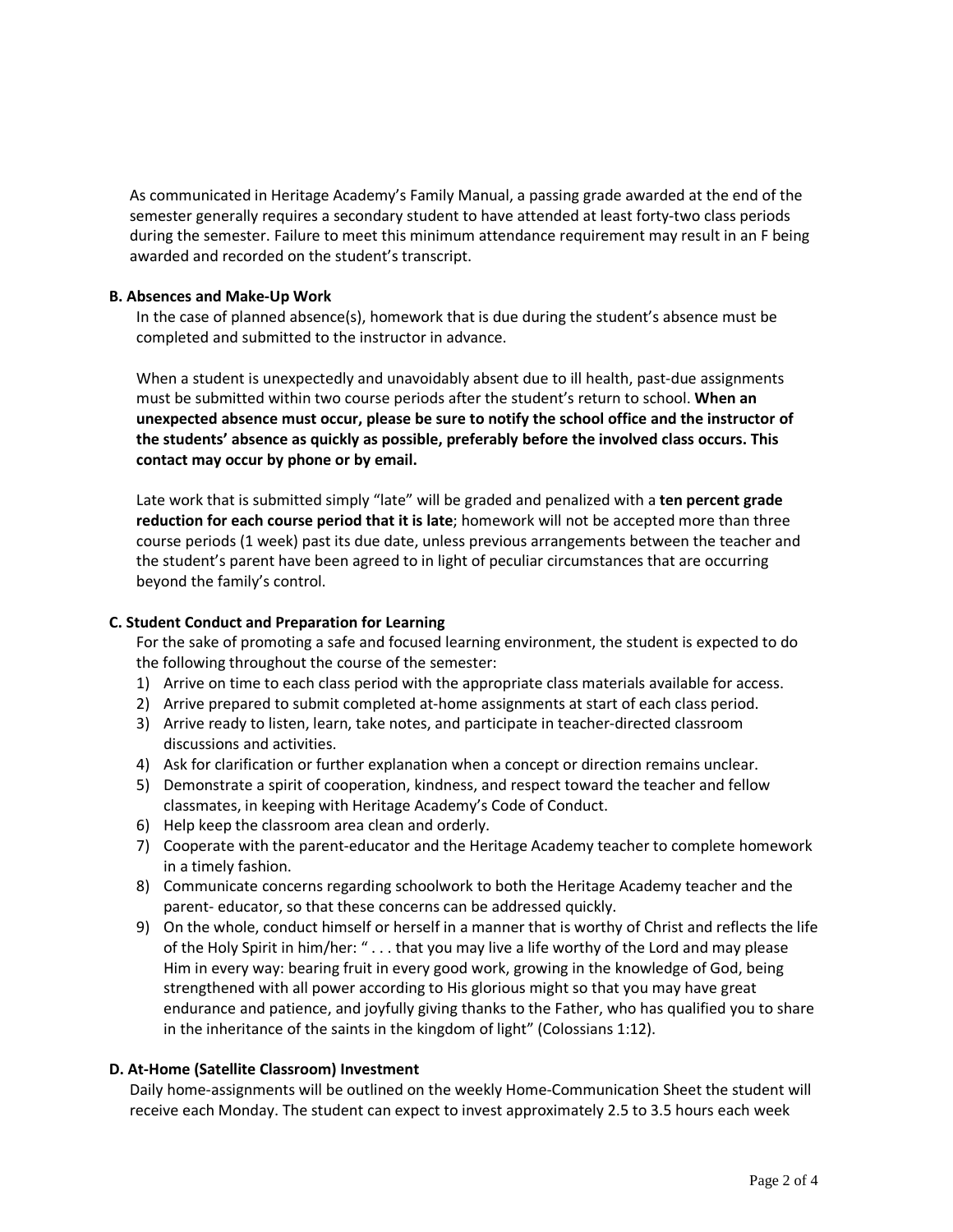completing coursework at home in preparation for class periods. Course assignments may include any of the following:

- Applied art/design exercises
- Project research (historical, cultural, creative, technical, etc.)
- Special projects or notebooks: Students will be expected to keep a folder with Weekly Communication Sheets, notes and handouts, and design exercises. Students will also be expected to keep digital projects on a thumb drive.
- Memorization (terms, scripture verses, etc.)
- Dialog: Student may be instructed to discuss and/or explore certain topics or concepts with a parent. These assignments will be given purposefully and should not dismissed.
- Other Assignments: additional types of assignments may be given throughout the semester at the discretion of the instructor.

### **4. Assessments**

The grades students earn on the assignments they complete will comprise the majority of each student's grade. Several tests related to terms, methods and history will be administered throughout the course of the semester.

### **5. Grades**

| Apportionment                  |                 |     |                 |               |
|--------------------------------|-----------------|-----|-----------------|---------------|
| Class Assignments and projects |                 | 85% |                 |               |
| Tests                          |                 | 15% |                 |               |
| <b>Grading Scale</b>           |                 |     |                 |               |
| $100 - 95$ A                   | $89 - 87$ $B +$ |     | $79 - 77$ $C +$ | 69-60 D       |
| $94 - 90$ $A -$                | $86 - 83$ B     |     | $76 - 73 C$     | 59 or below F |
|                                | $82 - 80$ , B-  |     | $72 - 70$ C-    |               |

The course grade the student is awarded at the end of the semester will indicate the grade that will also appear on the student's transcript. Only grades at or above a C- or 70% will be considered passing, and *will also require the student to have fulfilled minimum attendance requirements.*

### **V. Parent Responsibilities**

# **A. Embracing the University Model®**

University-Model Schooling at Heritage Academy is driven by two guiding principles: to preserve and strengthen God-ordained family relationships and to offer students the opportunity to achieve a high degree of academic excellence.

Heritage Academy operates as a University-Model School®, designed for families who want their students to flourish from a life anchored in the home yet still gain from the best aspects of traditional, classroom education. Courses offered at Heritage Academy occur every-other-day so that students may realize the benefits of qualified teachers and a focused learning community, yet continue to experience home as the primary, consistent base where parents remain their foremost guides for spiritual, social, academic, and character formation.

Parents, please consider ways you may maximize the benefits University-Model Schooling offers to your family. How can you as parents utilize the at-home study time this model provides to nurture deeper relationship and model and impart the faith, values, and life-patterns you desire your student to embrace?